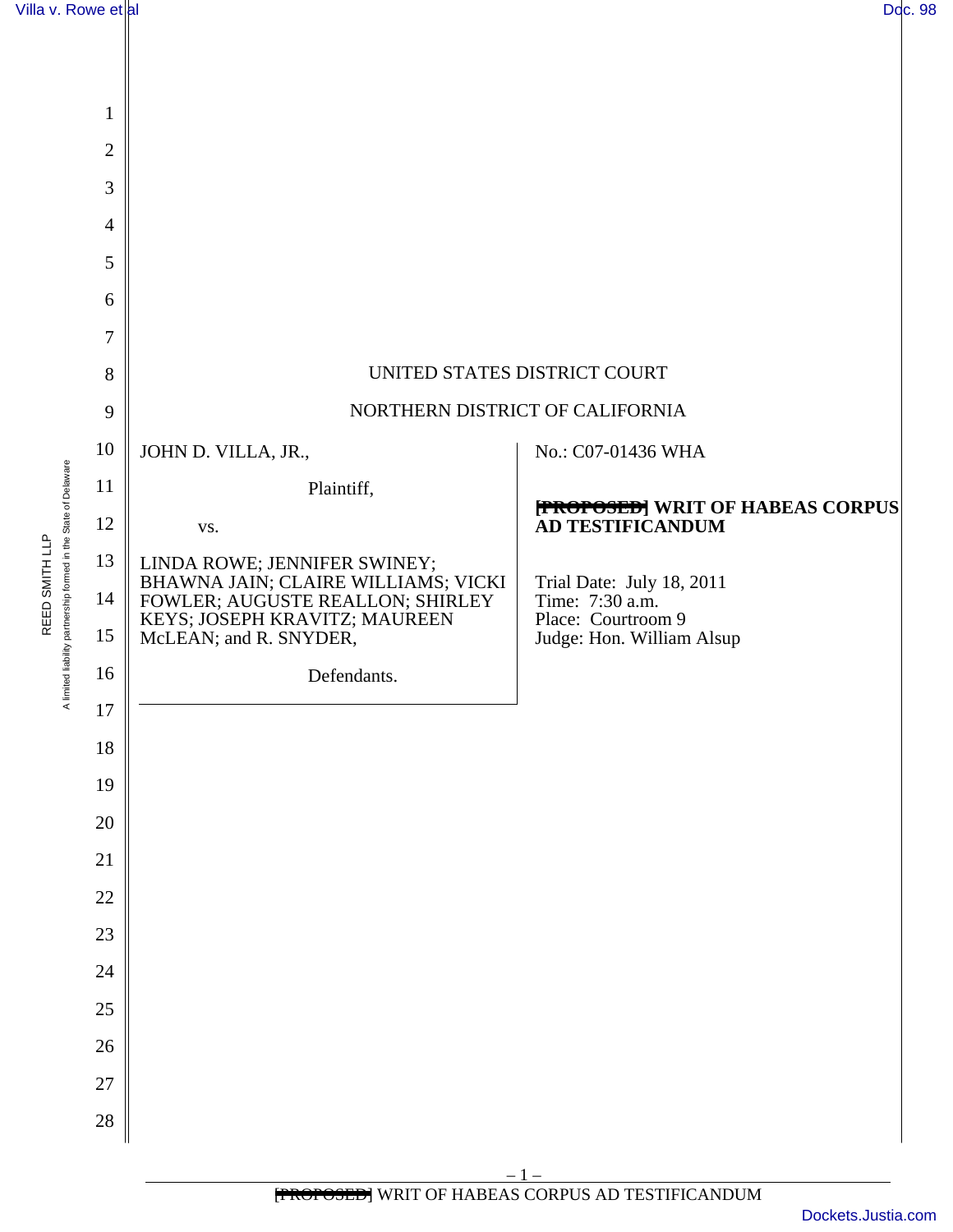John Daniel Villa, Jr., inmate no. J-38001, a necessary and material party in the proceedings in this case, is confined in Ironwood State Prison, A1-249, P.O. BOX 2199, Blythe, California 92226. He is the Plaintiff in this matter. To provide Mr. Villa's attorneys sufficient time before trial to meet with Mr. Villa in person to prepare for the case it is necessary that a Writ of Habeas Corpus Ad Testificandum issue commanding the custodian to produce Mr. Villa to San Quentin, California 94964 at a time before trial, which is scheduled to begin July 18, 2011. This would enable Plaintiff's counsel to meet with him on two separate days for a minimum of three hours each day. To secure his participation it is necessary that a Writ of Habeas Corpus Ad Testificandum issue commanding the custodian to produce Mr. Villa before this court, Courtroom 9, 19<sup>th</sup> Floor, United States Courthouse, 450 Golden Gate Ave., San Francisco, California 94102 on July 18, 2011 at 7:30 a.m. and each day thereafter through the duration of his trial.

Accordingly, **IT IS ORDERED** that:

13 14 15 16 17 18 19 20  $21$ 22 23 24 25 26 27 28 1. A Writ of Habeas Corpus Ad Testificandum Issue, under the seal of this court, commanding the Warden of Ironwood State Prison, A1-249, P.O. Box 2199, Blythe, California 92226 to produce the inmate to California State Prison, San Quentin located at San Quentin, California 94964 at a time prior to trial, which is scheduled for July 18, 2011, at least two attorney visiting days in advance of July 18, 2011 so that Mr. Villa can meet with his attorney(s) at least twice prior to July 18, 2011; 2. A Writ of Habeas Corpus Ad Testificandum Issue, under the seal of this court, commanding the Warden of Ironwood State Prison, A1-249, P.O. Box 2199, Blythe, California 92226 to produce the inmate before this court, Courtroom 9,  $19<sup>th</sup>$  Floor, United States Courthouse, 450 Golden Gate Ave., San Francisco, California 94102 on July 18, 2011 at 7:30 a.m. and from day to day until the completion of court proceedings as ordered by the Court under the custody of the Federal Marshal; 3. It is further ordered that Mr. Villa's designation as a "Special Needs" inmate must stay in place at all times while he is located or housed at San Quentin State Prison, the U.S. District Court for the Northern District of California, and any other facility or location it is necessary to take Mr. Villa in order to implement this writ. As a "Special Needs" inmate, Mr. Villa is not to be housed or transported with anyone in the General Prison Population, including during his transportation from and to Ironwood State Prison.

1

2

3

4

5

6

7

8

9

10

11

12